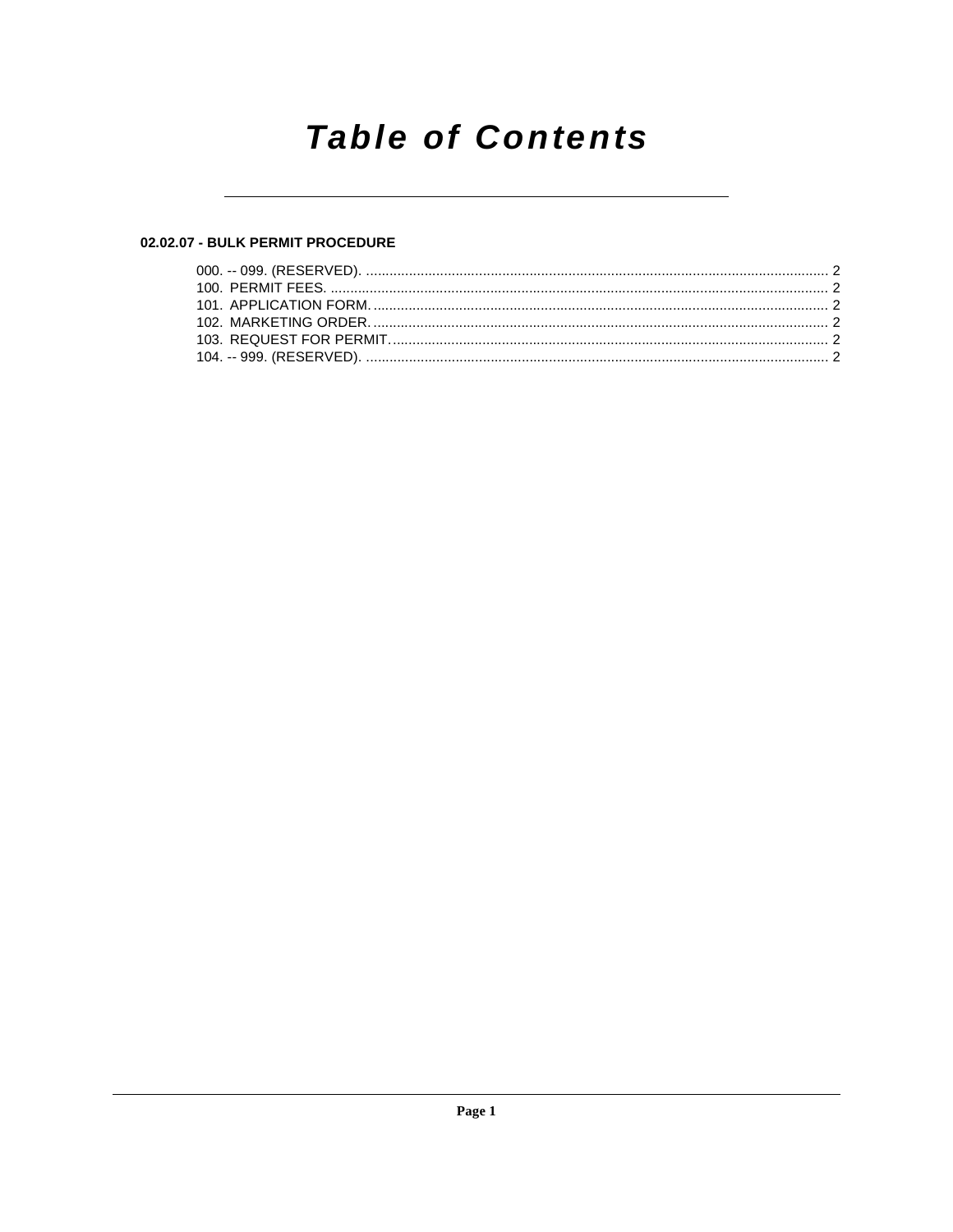#### **IDAPA 02 TITLE 02 CHAPTER 07**

## **02.02.07 - BULK PERMIT PROCEDURE**

### **(By Provision of Title 22, Chapter 9, Idaho Code)**

#### <span id="page-1-1"></span><span id="page-1-0"></span>**000. -- 099. (RESERVED).**

#### <span id="page-1-9"></span><span id="page-1-2"></span>**100. PERMIT FEES.**

The first handler or shipper shall apply through the nearest District Inspection Office for a permit to ship bulk potatoes. The permittee shall pay the potato advertising tax at combined grower-shipper rates for either fresh or processing potatoes, and inspection fees, if required, within thirty (30) days of shipment. Failure to pay either fee within the prescribed time shall be grounds for denial of future permits, so long as the fees remain outstanding.

(7-1-93)

#### <span id="page-1-7"></span><span id="page-1-3"></span>**101. APPLICATION FORM.**

Application for permit shall be on a form furnished by the department. Acknowledgment of receipt of processing potatoes, when leaving the Federal Marketing Order area, shall be accomplished immediately by the processor upon receipt of the shipment and forwarded to the issuing office. A copy of each permit issued shall be forwarded to the Idaho Potato Commission by the issuing officer. Idaho Potato Commission by the issuing officer.

#### <span id="page-1-8"></span><span id="page-1-4"></span>**102. MARKETING ORDER.**

Permits for shipment of processing potatoes require a Marketing Order Certificate of Privilege number, issued by the Marketing Order Manager, if leaving the Marketing Order area. Inspection of bulk shipments for processing is not required. Bulk shipments for repacking or fresh sale must be graded and meet all applicable minimum Marketing Order requirements. Each shipment shall require a Federal-State inspection certificate, certifying minimum standards and shall include the percentage of U.S. No. 1 quality. (7-1-93)

#### <span id="page-1-10"></span><span id="page-1-5"></span>**103. REQUEST FOR PERMIT.**

Request for permits must be made forty-eight (48) hours prior to shipment, excluding Saturdays, Sundays, and Legal Holidays. Any violation or improper use of permits will invalidate the permit and may be grounds for denial of future permits. All rules of interstate commerce shall apply. (7-1-93)

#### <span id="page-1-6"></span>**104. -- 999. (RESERVED).**